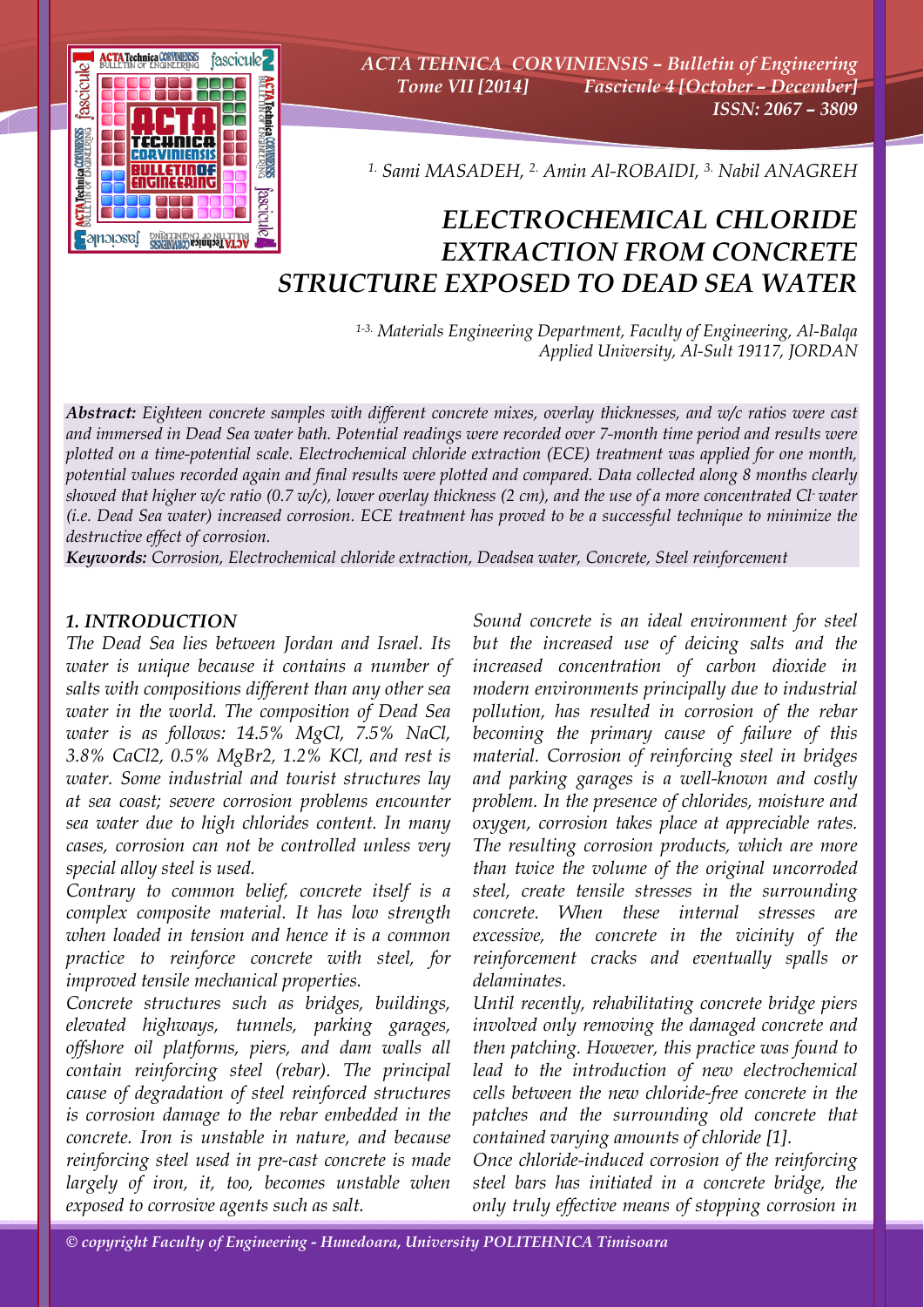#### *ACTA TEHNICA CORVINIENSIS Fascicule 4 [October – December]*

#### *– Bulletin of Engineering Tome VII [2014]*

*the structure is by applying either cathodic protection or the relatively new electrochemical chloride extraction. Electrochemical chloride extraction extends the functional life of the treated structure, but does not require the long-term commitment generally required in other used systems. Electrochemical chloride extraction is operated without requiring the excavation of structurally sound concrete that is contaminated with chlorides. This can provide an advantage that does not exist with other restoration techniques [2]. 2. ELECTROCHEMICAL CHLORIDE* 

# *EXTRACTION (ECE)*

*Since steel corrosion is an electrochemical process, once it occurs in a concrete structure an electrochemical measure, such as electrochemical chloride extraction (ECE) can stop it or slow it down to a significant extent The ECE process is as follows:* 

- *(1.) A suitable metal is placed or attached to the surface of a concrete structure,*
- *(2.) An electrical field is applied between this metal and the embedded steel bars by the passage of a direct current through the concrete in such a manner that the bars become negatively charged and the metal becomes positively charged, and*
- *(3.) The negatively charged chloride ions (Cl- ) in the concrete are drawn away from the steel bars toward the surface of the concrete.*

*The outward migration of the chloride ions accompanies the movement of other mobile ions in the concrete, each in the direction dictated by its electrical charge, contributing to the conduction of the electric current through the top layer of concrete. Adverse effects are: increased permeability in the concrete, a decreased concreteto-steel bond, and cracking in the concrete. Concerns for these effects halted research on the application of ECE. These studies, conducted on concrete specimens and small sections of several concrete bridge members, found that by maintaining the applied current to less than 5A/m2, the treatment would have no adverse effect on the concrete [3]. Further, the treatment removed 20 to 50 percent of the admixed chloride from the test concrete slabs and redistributed the remaining chloride well away from the steel bars [4].* 

*Electrochemical treatment of concrete is becoming more popular as a repair and restoration option to stop corrosion and extend the service life of existing reinforced concrete structures. This paper will discuss the theory behind Electrochemical Chloride Extraction (ECE) as well as a number of important services and components required to successfully complete an ECE project [5] The objectives of this work are:* 

- *To study marine corrosion and its effect on reinforcement steel in concrete due to the severe deterioration of reinforced concrete structure in Dead Sea area.* 

- *To study the effect of w/c ratio; overlay thickness and type of mixing effect on corrosion through the interpretation of potential readings of reinforcement steel bars in concrete.*
- The effectiveness of electrochemical chloride *extraction in rehabilitation of steel reinforcements by applying ECE to concrete structures having severe corrosion.*

# *3. EXPERIMENTAL PROCEDURE*

# *3.1. Concrete Casting*

*Eighteen concrete cylinders were cast with the following mix: (31% percentage by volume for both fine aggregate and cement, 38% coarse aggregate) into molds after inserting steel bars at different distances (2,3 and 4 cm respectively) from mold wall as shown in Figure (1).* 



*Figure (1): Specimen design showing overlay thickness, height of steel bar as variables and height and diameter of concrete sample as constant.* 

*A: overlay thickness; B: height of steel bar C: height of concrete D: diameter of concrete*

*After hydration process took place (48 hours) later, concrete cylinders were removed from mold, and left to cure (by wetting them) for 28 days.*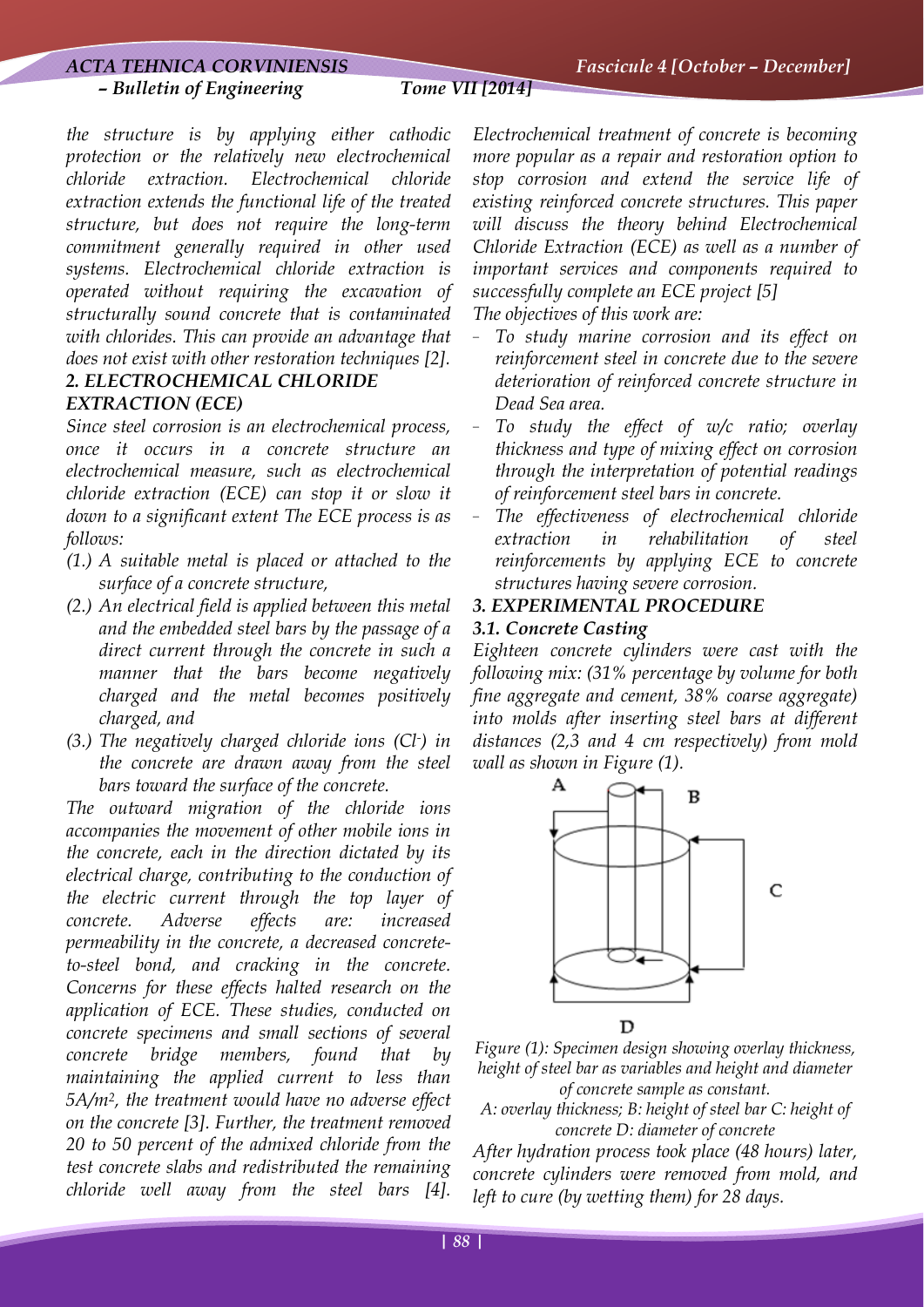### *– Bulletin of Engineering Tome VII [2014]*

*Different W/C ratios (0.5, 0.6 and 0.7), mixing water (Tap water and Dead Sea water) were used and different overlay thicknesses. Potential readings were recorded using (Cu-CuSO4) reference electrode and according to ASTM C876- 80 and plotted versus time.* 

#### *3.2. Electrochemical chloride extraction*

*After three-month exposure to Dead Sea water solution bath, samples were removed from solution bath and each sample was wrapped with three layers of sponge, galvanized steel wires and sackcloth then enveloped with nylon sheets (Figure 2, Figure 3). Electrochemical chloride extraction was applied by using an external Dc-power supply. Steel reinforcements were connected to the negative and galvanized steel wires (acting as anodes) to the positive terminal of the DC-power supply. Frequent potential readings were taken; results were recorded, plotted, and analyzed.* 



*Figure (2): Wrapping with sponge and galvanized steel wires* 



*Figure (3): Final appearance after ECE application*

## *4. RESULTS AND DISCUSSION 4.1. Effect of mixing water*

*The potentials of concrete blocks prepared by Dead Sea water showed more negative potentials than those prepared by tap water. This behavior was observed for specimens with different W/C ratios and having different concrete overlay thickness.* 



*for 0.5w/c ratio and 2 cm thickness and variable mixing water type*

#### *4.2. Effect of overlay thickness*

*This figure shows the behavior of steel reinforcement exposed to Dead Sea water and tap water having different overlay thickness for various concrete samples. Potential readings interpreted show that steel reinforcements with higher overlay thickness had more positive potentials.* 



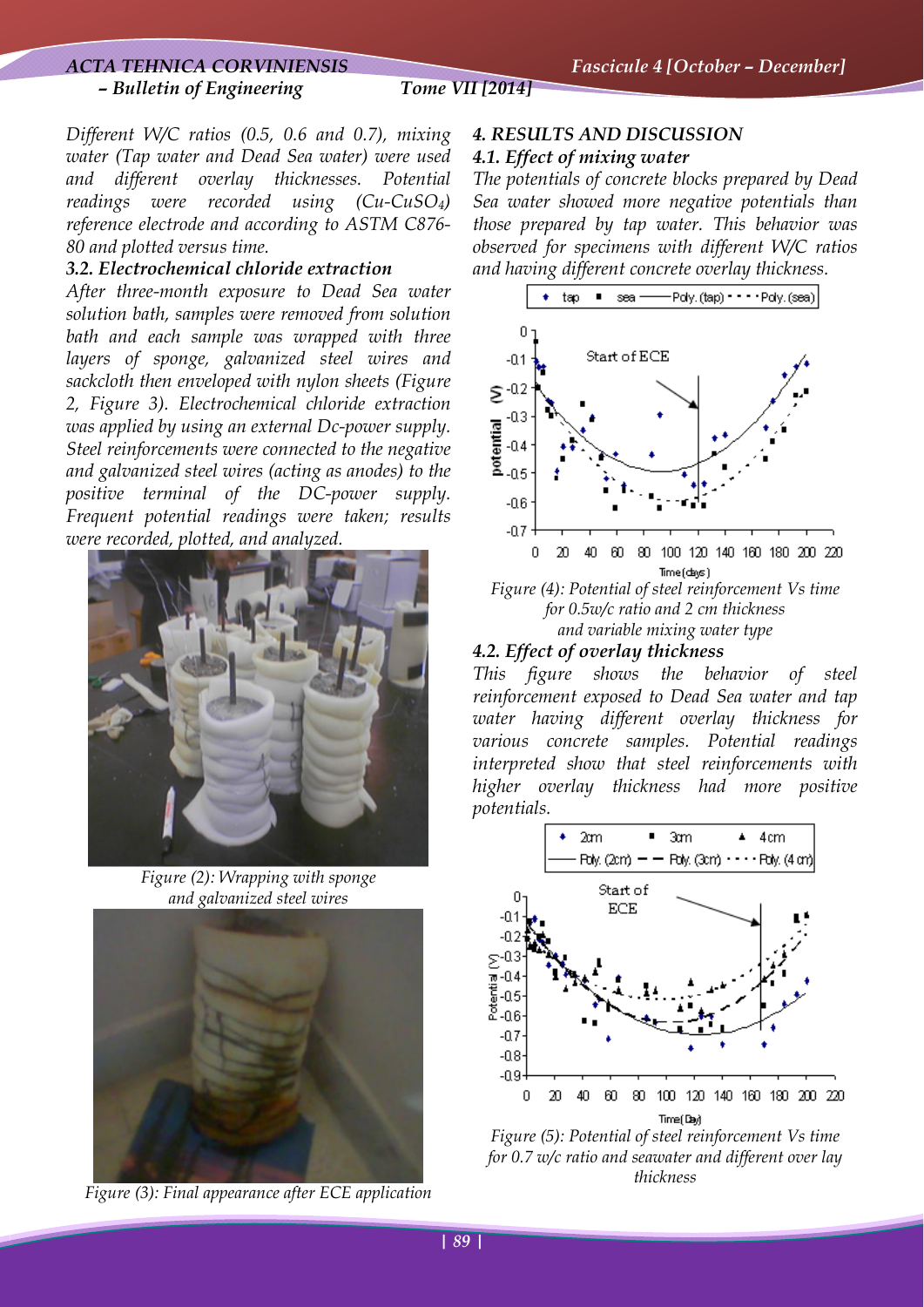## *ACTA TEHNICA CORVINIENSIS Fascicule 4 [October – December] – Bulletin of Engineering Tome VII [2014]*

# *4.3. Effect of w/c ratio*

*Figure (6) show the behavior of steel reinforcement exposed to Dead Sea water and tap water having different w/c ratios for various concrete samples. For the same overlay thickness and concrete mix (i.e. type of water used), 0.7w/c ratio gave more negative potential readings compared to both 0.6 and 0.5 w/c ratios.* 



*Figure (6): Potential of steel reinforcement Vs time for 3cm over lay thickness and tap water for different w/c ratio* 

# *5. DISCUSSION*

# *5.1. Effect of mixing water*

*Concrete cylinders made by mixing with Dead Sea water showed more negative potentials than those mixed with tap water due to:* 

*a. Chloride effect: - Higher Cl- ions concentrations destroy the oxide film on the steel bar that formed on the metal surface. Due to high alkalinity, the Fe-2 produced at the steel-concrete interface combines with the OH- from the cathodic reaction to ultimately produce a stable passive film. Chloride ions in the solution, having the same charge as OH ions, compete these anions to combine with the Fe-2 cations. The resulting iron chloride complexes are thought to be soluble (unstable); therefore, further metal dissolution is not prevented, and ultimately the buildup of voluminous corrosion products takes place* 

- *b. Corrosion mechanism in samples using tap water as their mix is mainly due to the slow dominating diffusion process.*
- *c. The effect of chlorides is two folds, in that both the pH and the electrical resistivity of the concrete are lowered. Normally, the pH of concrete is 12 or 13, and steel usually becomes passive in environments having pH greater than 11.5. With the addition of chlorides, however, the pH of concrete may drop to 6 or 7, in which steel will corrode readily. The lowered resistivity also enhances corrosion. Concrete cylinders prepared by both mixing water showed severe potential drop but was less negative for samples mixed with tap water.*

# *5.2. Effect of overlay thickness*

*Higher overlay thickness impedes the chloride ions penetration and oxygen enrichment into the depth of the sample and consequently into the steel bar due to shorter path required for the attacking corrosive chloride ions to travel in order to reach the steel bars thereby accelerating corrosion, so, samples with 2 cm thickness experiment showed higher corrosion than those of 3 or 4 cm thicknesses. Inadequate cover is invariably associated with areas of high corrosion risk due to both carbonation and chloride ingress* 

## *5.3. W/c ratio Effect*

- *a. Higher w/c ratio explicitly indicates larger water volumes used in the concrete mix, which produces more porous concrete making it suitable for corrosion to take place,*
- *b. Oxygen enrichment: The portion of steel bar directly exposed to atmosphere is surrounded by higher oxygen concentration which will lead to a significant difference in potential with the steel bar embedded in concrete thus forming galvanic corrosion cells and initiating corrosion. With the decrease in the w/c ratio the quantity of permeation oxygen decreases. Therefore decreasing w/c restrains the cathodic reaction, which leads to a decrease in the corrosion rate.*
- *c. Porosities in higher w/c ratio sample are higher volume thus allowing oxygen and water to penetrate into the depth of the sample, reach the steel bar easier and corrode it. Air and gases may move fairly easily in the pores of dry concrete-if the pores are interconnected-but with*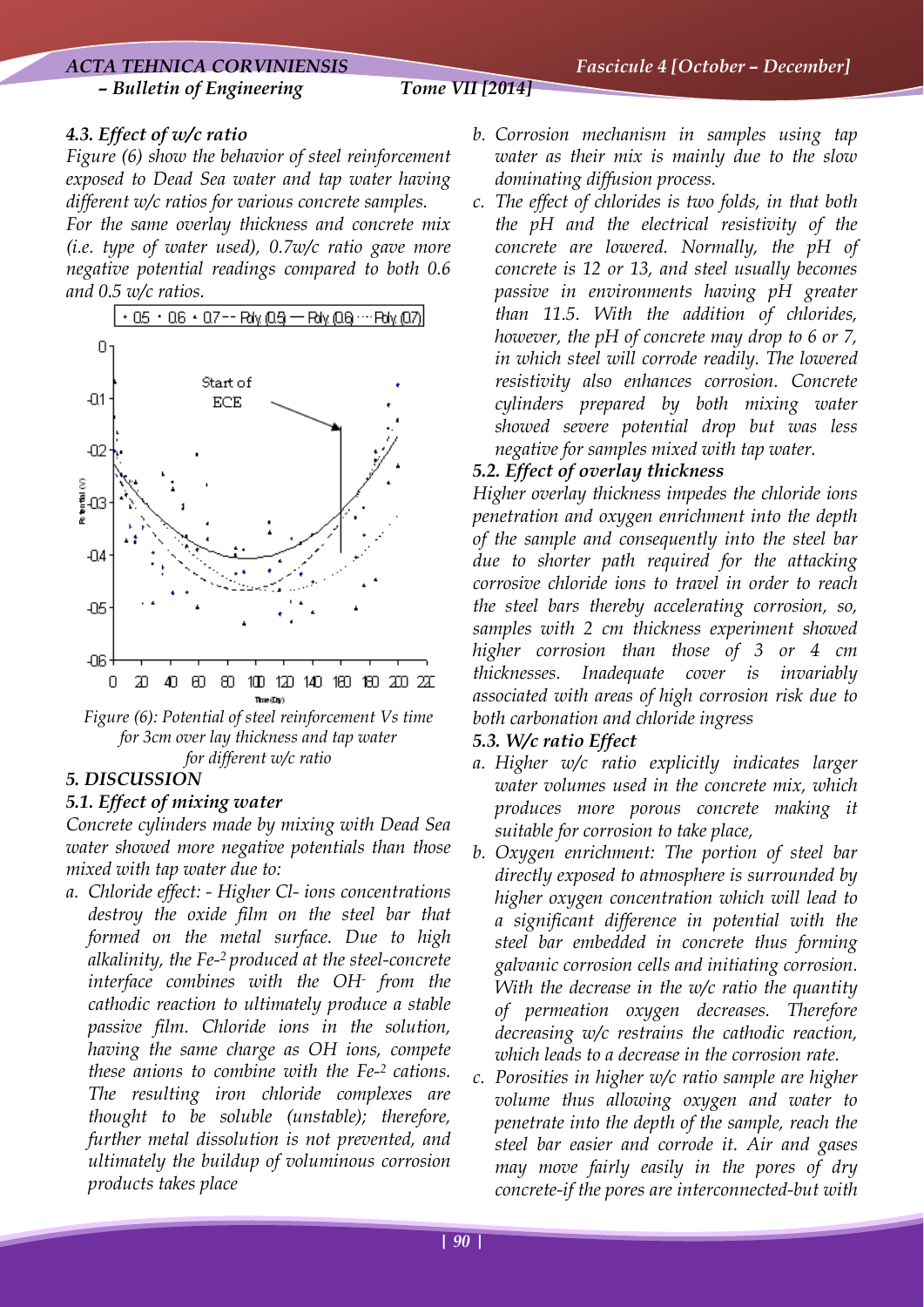#### *ACTA TEHNICA CORVINIENSIS Fascicule 4 [October – December]*

#### *– Bulletin of Engineering Tome VII [2014]*

*increasing relative humidity, first the fine, then the coarser pores will be filled with water, and this slows down diffusion.* 

#### *5.4. Electrochemical Chloride Extraction*

- *a. Electrochemical chloride extraction process began after 170 days of exposure of concrete cylinders to DSW bath in order to rehabilitate and protect steel bars against corrosion by removing chloride ions. Potential readings began to increase (i.e. become less negative, more positive) because of the use of a DC impressed current supply that accelerated the extraction process in 4 weeks to simulate the conditions of concrete under real prolonged service life time and reversed the direction of Clions movement from inner steel bar, leaching it to the outer environment of galvanized steel which acts as an anode.*
- *b. Effects of the three main variables (mixing water, overlay thickness, and w/c ratio) are reversed after the application of electrochemical chloride extraction. Samples mixed with Dead Sea water having lower overlay thickness and higher w/c ratio made the ECE process easier and more effective as expected.*
- *c. As a result of the applied potential difference between the anode and cathode water was reduced to hydroxyl ions at the reinforcement. After the available oxygen had been consumed, the cathodic reaction produced hydrogen gas. In porous concrete, it may simply diffuse harmlessly to the atmosphere through the pores of the steel-concrete interface. Externally, water or hydroxide was oxidized to oxygen and hydrogen ions. These reactions are referred to as electrolysis, which results in a pH increase around the reinforcement and is an important process for electrochemical process of ECE as shown in the equations (1-5).*
- *d. The resultant electro deposition helps to passivate the reinforcing steel after current application, and it also suppresses the corrosion of the reinforcing bar in the concrete. Electro deposition had an effect of recovering alkalinity of concrete.*

*This seemed because of the salt solution in the vicinity of the reinforcing bar that became the high alkali atmosphere by generation of hydroxyl ions* 

*by electrolysis and integration of metal ions to the reinforcing bar.* 

*At the cathode* 

*Anode* 

$$
Cl_2 = 2Cl + 2e
$$
 (4)  
2H<sub>2</sub>O = O<sub>2</sub>+ 4 H<sup>+</sup>+4 e (5)

# *6. CONCLUSIONS*

- *1. Increasing the w/c ratio increases corrosion holding overlay thickness and type of water used in concrete mix constant. 0.5 w/c ratio samples were last to corrode compared to both 0.6 and 0.7 w/c ratios.*
- *2. Lower overlay thickness allows higher corrosion of steel bars due to shorter path for Cl- ions that has to be traveled for the same w/c ratio and type of water used in the mix.2, 3, and 4 cm overlay thicknesses corroded respectively.*
- *3. Mixing with Dead Sea water encourages higher corrosion of steel bars at both constant w/c ratio and overlay thickness.*
- *4. Reinforcement in concrete exposed to Dead Sea water would corrode irrespective of the w/c ratio used in concrete preparation.*
- *5. The results of ECE showed that electro deposition made the reinforcing bar surface into the re passivation and that it also suppressed the corrosion of the reinforcing bar in concrete due to high alkalinity of the steel bar as a result of applied potential difference.*

#### *References:*

- *[1.] Morrison, G.L., Virmani, Y.P., Stratton, F.W., and Gilliland, W.J. Chloride Removal and Monomer Impregnation of Bridge Deck Concrete by Electro-Osmosis. Report No. FHWA-KS-RD 74-1. Kansas Department of Transportation, Topeka, 1976.*
- *[2.] Stephen R. Sharp and others, Electrochemical extraction: influence of concrete surface on treatment, September 2002.*
- *[3.] Bennett, J.E., Thomas, T.J., Clear, K.C., Lankard, D.L., Hartt, W.H., and Swiat, W.J. Electrochemical Chloride Removal and Protection of Concrete Bridge Components:*